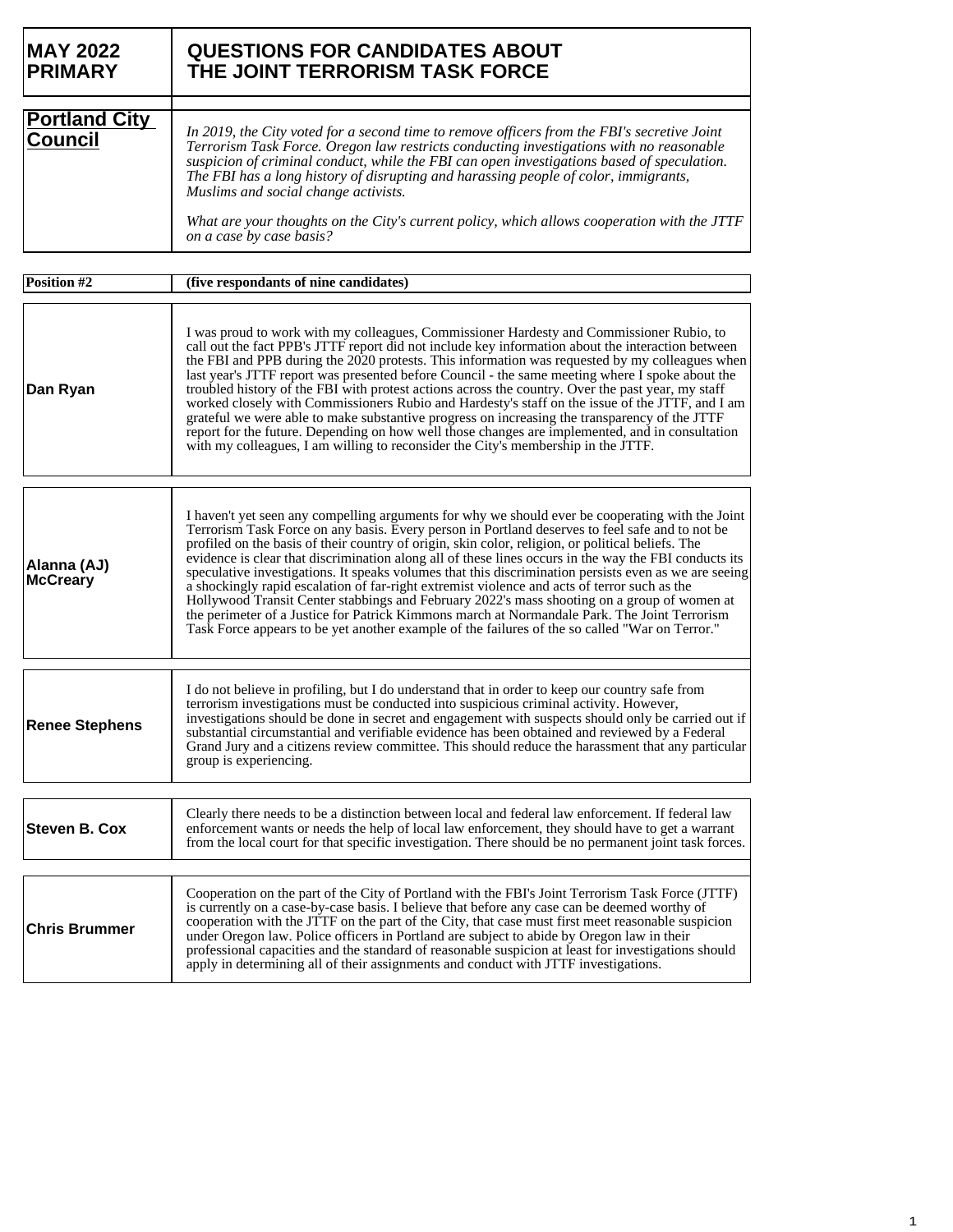| <b>MAY 2022</b><br><b>PRIMARY</b>                                                    | <b>QUESTIONS FOR CANDIDATES ABOUT</b><br>THE JOINT TERRORISM TASK FORCE                                                                                                                                                                                                                                                                                                                                                                                                                                                                                                                                                                                                                                                                                                                                                                                        |  |
|--------------------------------------------------------------------------------------|----------------------------------------------------------------------------------------------------------------------------------------------------------------------------------------------------------------------------------------------------------------------------------------------------------------------------------------------------------------------------------------------------------------------------------------------------------------------------------------------------------------------------------------------------------------------------------------------------------------------------------------------------------------------------------------------------------------------------------------------------------------------------------------------------------------------------------------------------------------|--|
| Position #3                                                                          | (three respondants of eleven candidates)                                                                                                                                                                                                                                                                                                                                                                                                                                                                                                                                                                                                                                                                                                                                                                                                                       |  |
|                                                                                      |                                                                                                                                                                                                                                                                                                                                                                                                                                                                                                                                                                                                                                                                                                                                                                                                                                                                |  |
| <b>Chad Leisey</b>                                                                   | I am not opposed to working with the federal government to prevent crime in our area. The<br>officers working for the city involved in any investigation in conjunction with the federal<br>government should still comply with local rules and laws set forth be the city. There needs to be a<br>special set of bi-laws [sic] our officers will have to obey by or not be allowed to participate.                                                                                                                                                                                                                                                                                                                                                                                                                                                            |  |
|                                                                                      |                                                                                                                                                                                                                                                                                                                                                                                                                                                                                                                                                                                                                                                                                                                                                                                                                                                                |  |
| <b>Karellen Stephens</b>                                                             | I think the FBI and the Portland Police Bureau both need to address Justice for Qadira and the<br>facts of that case to help set new policies and procedures that will help govern how both agencies<br>work. I do not believe that either agency holds the credibility at this time to be conducting any<br>investigations without more oversight from outside public groups, media, and outside law<br>enforcement agencies not involved in the cover-up of Justice for Qadira.                                                                                                                                                                                                                                                                                                                                                                              |  |
|                                                                                      |                                                                                                                                                                                                                                                                                                                                                                                                                                                                                                                                                                                                                                                                                                                                                                                                                                                                |  |
| <b>Kim Kasch</b>                                                                     | A "case by case basis" sounds good but, in reality, we would need true measurements to make sure<br>policies are followed. We also need true-accountability through quantitative dimensions.<br>Above all else, we need to make sure our civil rights and civil liberties are protected.                                                                                                                                                                                                                                                                                                                                                                                                                                                                                                                                                                       |  |
| <b>Multnomah</b><br><b>County Sheriff</b><br>(one respondant of<br>three candidates) | Although Portland pulled out of the FBI's Joint Terrorism Task Force from 2005-2011, and<br>since 2019 has a policy only to work with them on a case-by-case basis, the MCSO has<br>remained a full member of the JTTF. Oregon law restricts conducting investigations with no<br>reasonable suspicion of criminal conduct, while the FBI can open investigations based of<br>speculation. The FBI has a long history of disrupting and harassing people of color,<br>immigrants, Muslims and social change activists.<br>What measures do you intend to take to either remove the Sheriff's Office from the JTTF or<br>ensure those given clearance to work with the FBI are following all MCSO rules and state<br>laws?                                                                                                                                      |  |
|                                                                                      |                                                                                                                                                                                                                                                                                                                                                                                                                                                                                                                                                                                                                                                                                                                                                                                                                                                                |  |
| <b>Derrick Peterson</b>                                                              | It is important the Sheriff's Office work with our local, state, and federal partners to make sure the<br>citizens of Multnomah County are being protected. Law enforcement agencies cannot afford to be<br>siloed as this practice has resulted in lack of information sharing that are vital in linking cases<br>across jurisdictional lines. As the top law enforcement officer in the County, I have a duty to<br>uphold the law and protect the rights of all citizens, including our minority communities by<br>holding federal agencies accountable. As a person of color, I have a unique perspective and view<br>point that I will bring to the Sheriff's Office in dealing with these circumstances as I have deep<br>roots with faith leader and organizations that help bridge relationships between police and<br>community such as word is bond. |  |
|                                                                                      |                                                                                                                                                                                                                                                                                                                                                                                                                                                                                                                                                                                                                                                                                                                                                                                                                                                                |  |
| Oregon<br>Governor                                                                   | In 2019, Portland City Council voted for the second time* to pull its officers from ongoing<br>participation in the FBI's Joint Terrorism Task Force (JTTF). Part of the reason is the FBI's<br>low threshold to conduct investigations on people, which conflict with ORS 181A.250. That<br>statute prohibits law enforcement from collecting or maintaining information on people's<br>social, political or religious affiliation with no reasonable suspicion of criminal conduct.<br>The FBI has a long history of disrupting and harassing people of color, immigrants,<br>Muslims and social change activists.<br>*- the first time being in $2005$                                                                                                                                                                                                      |  |
| <b>Democrats</b>                                                                     | (four respondants of eighteen candidates)                                                                                                                                                                                                                                                                                                                                                                                                                                                                                                                                                                                                                                                                                                                                                                                                                      |  |
|                                                                                      |                                                                                                                                                                                                                                                                                                                                                                                                                                                                                                                                                                                                                                                                                                                                                                                                                                                                |  |
| <b>Keisha Lanell</b><br><b>Merchant (Coach</b><br>Kay)                               | It is time to appoint and give authority to more populations, communities to build new agencies<br>that become checks and balances to all our entities as quality assurance standards to an egalitarian<br>humanitarian society in Oregon and if possible Influence national transformation. It begins with<br>innovation, inventing and the invitation of more communities at the table of resources, decision<br>making and providing the support that will build an empowerment culture to be successful.<br>Creating green zone conduct, societies are the common ground goals. We are all in need of<br>Environmental Justice, good Stewardship commitments, and healthy and fitness for<br>interdependency with the environment and with each other.                                                                                                     |  |

Τ

ī